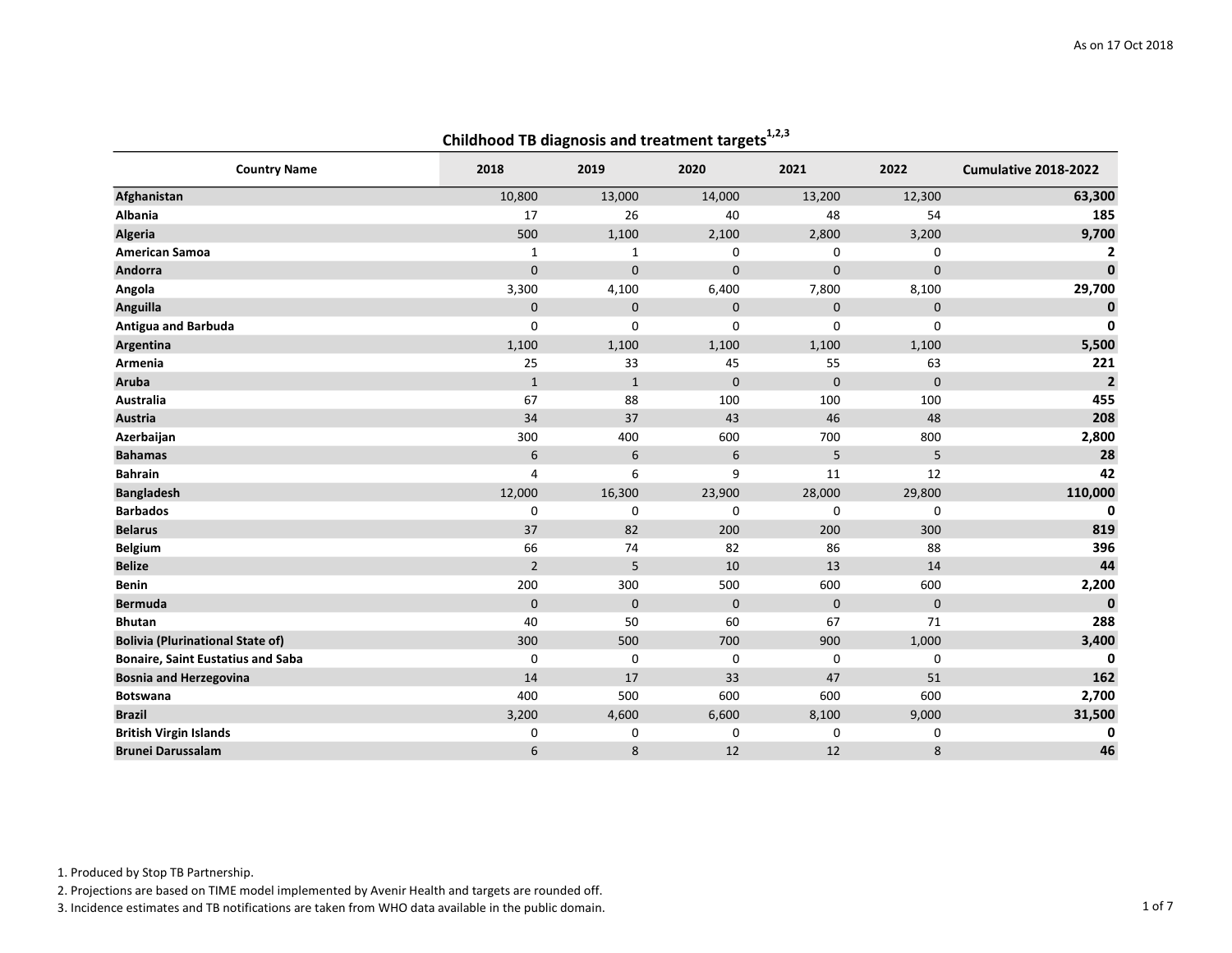|                                              | comunouu to unagnosis anu treatment targets |                |             |              |             |                      |
|----------------------------------------------|---------------------------------------------|----------------|-------------|--------------|-------------|----------------------|
| <b>Country Name</b>                          | 2018                                        | 2019           | 2020        | 2021         | 2022        | Cumulative 2018-2022 |
| <b>Bulgaria</b>                              | 100                                         | 100            | 100         | 100          | 100         | 500                  |
| <b>Burkina Faso</b>                          | 300                                         | 400            | 700         | 800          | 900         | 3,100                |
| <b>Burundi</b>                               | 500                                         | 700            | 1,100       | 1,200        | 1,300       | 4,800                |
| <b>Cabo Verde</b>                            | 10                                          | 16             | 32          | 44           | 48          | 150                  |
| Cambodia                                     | 6,600                                       | 7,100          | 8,300       | 8,100        | 7,500       | 37,600               |
| Cameroon                                     | 1,600                                       | 2,200          | 3,700       | 4,400        | 4,700       | 16,600               |
| Canada                                       | 94                                          | 100            | 100         | 100          | 100         | 494                  |
| <b>Cayman Islands</b>                        | $\mathbf{1}$                                | $\mathbf{1}$   | $\mathbf 0$ | $\mathbf{0}$ | $\mathbf 0$ | $\overline{2}$       |
| <b>Central African Republic</b>              | 1,600                                       | 1,800          | 2,200       | 2,300        | 2,100       | 10,000               |
| Chad                                         | 900                                         | 1,100          | 1,600       | 1,900        | 1,900       | 7,400                |
| Chile                                        | 64                                          | 100            | 200         | 200          | 300         | 864                  |
| China                                        | 11,600                                      | 27,300         | 49,300      | 65,600       | 76,500      | 230,300              |
| China, Hong Kong SAR                         | 35                                          | 45             | 65          | 120          | 300         | 565                  |
| China, Macao SAR                             | 8                                           | 14             | 20          | 30           | 40          | 112                  |
| Colombia                                     | 600                                         | 900            | 1,200       | 1,400        | 1,500       | 5,600                |
| <b>Comoros</b>                               | 16                                          | 20             | 25          | 27           | 29          | 117                  |
| Congo                                        | 1,000                                       | 1,300          | 1,600       | 1,700        | 1,700       | 7,300                |
| <b>Cook Islands</b>                          | $\mathbf{0}$                                | $\mathbf{0}$   | $\mathbf 0$ | $\mathbf{0}$ | $\mathbf 0$ | $\mathbf{0}$         |
| <b>Costa Rica</b>                            | 11                                          | 19             | 28          | 34           | 39          | 131                  |
| Côte d'Ivoire                                | 1,100                                       | 1,500          | 2,700       | 3,100        | 3,300       | 11,700               |
| Croatia                                      | 8                                           | 13             | 21          | 27           | 30          | 99                   |
| Cuba                                         | 16                                          | 30             | 50          | 65           | 76          | 237                  |
| Curaçao                                      | $\mathbf{1}$                                | $\mathbf{1}$   | 0           | 0            | 0           | $\overline{2}$       |
| <b>Cyprus</b>                                | $\overline{3}$                              | $\overline{4}$ | 5           | 5            | $\sqrt{4}$  | 21                   |
| <b>Czech Republic</b>                        | 14                                          | 22             | 33          | 40           | 45          | 154                  |
| <b>Democratic People's Republic of Korea</b> | 6,200                                       | 8,000          | 9,600       | 10,600       | 11,300      | 45,700               |
| <b>Democratic Republic of the Congo</b>      | 18,700                                      | 23,300         | 32,000      | 31,000       | 29,600      | 134,600              |
| <b>Denmark</b>                               | 13                                          | 14             | 16          | 18           | 18          | 79                   |
| Djibouti                                     | 99                                          | 100            | 200         | 200          | 200         | 799                  |
| <b>Dominica</b>                              | $\mathbf 0$                                 | $\mathbf{0}$   | $\mathbf 0$ | $\mathbf 0$  | $\mathbf 0$ | $\mathbf{0}$         |
| <b>Dominican Republic</b>                    | 200                                         | 200            | 300         | 300          | 400         | 1,400                |

1. Produced by Stop TB Partnership.

2. Projections are based on TIME model implemented by Avenir Health and targets are rounded off.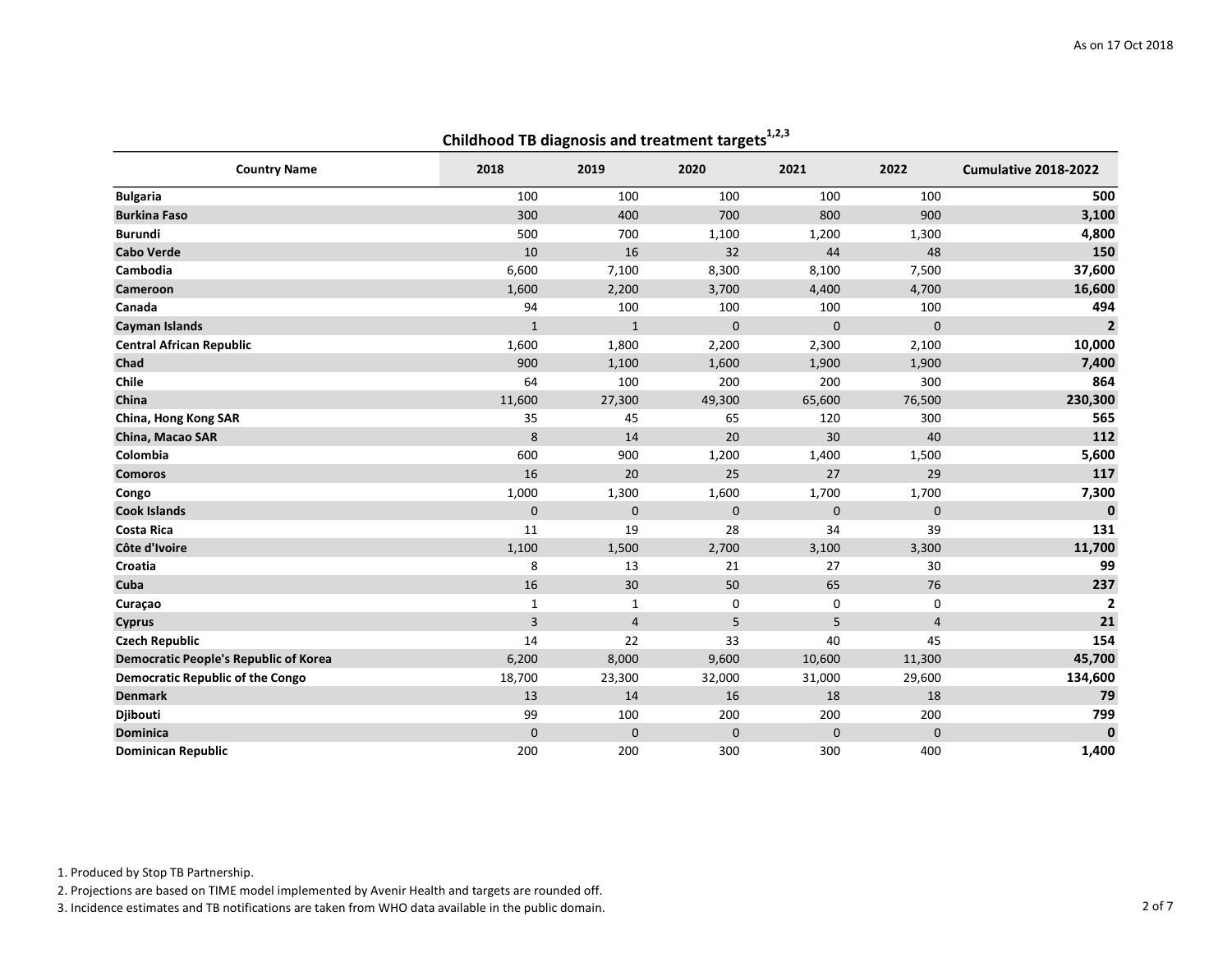| <b>Country Name</b>      | 2018           | 2019           | 2020           | 2021           | 2022         | Cumulative 2018-2022    |
|--------------------------|----------------|----------------|----------------|----------------|--------------|-------------------------|
| <b>Ecuador</b>           | 200            | 400            | 500            | 600            | 700          | 2,400                   |
| Egypt                    | 500            | 600            | 900            | 1,000          | 1,000        | 4,000                   |
| <b>El Salvador</b>       | 200            | 300            | 500            | 600            | 600          | 2,200                   |
| <b>Equatorial Guinea</b> | 100            | 200            | 200            | 200            | 200          | 900                     |
| <b>Eritrea</b>           | 300            | 300            | 300            | 300            | 300          | 1,500                   |
| Estonia                  | 5              | 6              | 9              | 11             | 14           | 45                      |
| Eswatini                 | 200            | 300            | 300            | 400            | 400          | 1,600                   |
| Ethiopia                 | 13,100         | 15,700         | 15,600         | 14,800         | 14,000       | 73,200                  |
| Fiji                     | 53             | 59             | 58             | 54             | 50           | 274                     |
| <b>Finland</b>           | 8              | 11             | 15             | 18             | 20           | 72                      |
| <b>France</b>            | 300            | 300            | 300            | 400            | 400          | 1,700                   |
| <b>French Polynesia</b>  | $\overline{2}$ | 3              | 4              | 5              | 5            | 19                      |
| Gabon                    | 400            | 500            | 900            | 1,100          | 1,100        | 4,000                   |
| Gambia                   | 100            | 200            | 300            | 300            | 400          | 1,300                   |
| Georgia                  | 100            | 100            | 200            | 200            | 300          | 900                     |
| Germany                  | 300            | 300            | 300            | 400            | 400          | 1,700                   |
| Ghana                    | 700            | 900            | 1,100          | 1,200          | 1,100        | 5,000                   |
| Greece                   | 23             | 24             | 27             | 29             | 30           | 133                     |
| Greenland                | 6              | $\overline{3}$ | $\overline{4}$ | 5              | 5            | 23                      |
| Grenada                  | $\mathsf 0$    | 0              | 0              | 0              | 0            | 0                       |
| Guam                     | 9              | 9              | 8              | $\overline{7}$ | 6            | 39                      |
| Guatemala                | 400            | 500            | 700            | 800            | 800          | 3,200                   |
| Guinea                   | 1,000          | 1,300          | 1,900          | 2,100          | 2,200        | 8,500                   |
| Guinea-Bissau            | 100            | 200            | 300            | 400            | 400          | 1,400                   |
| Guyana                   | 15             | 25             | 38             | 48             | 54           | 180                     |
| Haiti                    | 1,600          | 1,800          | 1,800          | 1,700          | 1,600        | 8,500                   |
| <b>Honduras</b>          | 100            | 200            | 300            | 300            | 300          | 1,200                   |
| Hungary                  | 10             | 17             | 28             | 36             | 41           | 132                     |
| Iceland                  | $\mathbf 0$    | $\mathbf{0}$   | $\mathbf{1}$   | $\mathbf{1}$   | $\mathbf{1}$ | $\overline{\mathbf{3}}$ |
| India                    | 130,400        | 174,200        | 179,400        | 181,000        | 179,200      | 844,200                 |
| Indonesia                | 61,300         | 97,300         | 91,500         | 85,700         | 80,000       | 415,800                 |

1. Produced by Stop TB Partnership.

2. Projections are based on TIME model implemented by Avenir Health and targets are rounded off.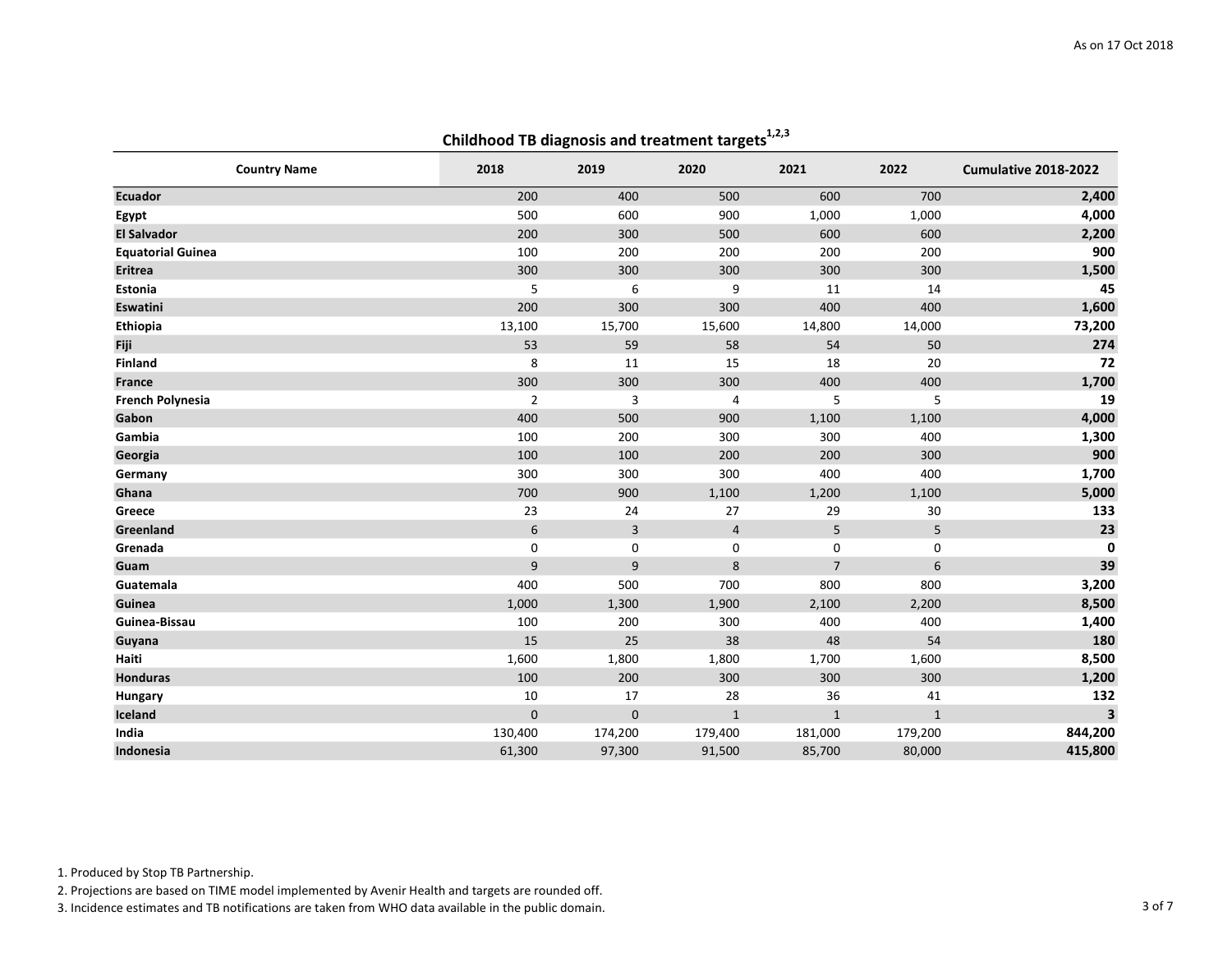| <b>Country Name</b>              | 2018           | 2019         | 2020           | 2021   | 2022   | Cumulative 2018-2022 |
|----------------------------------|----------------|--------------|----------------|--------|--------|----------------------|
| Iran (Islamic Republic of)       | 300            | 500          | 700            | 800    | 900    | 3,200                |
| Iraq                             | 700            | 800          | 1,000          | 1,000  | 1,000  | 4,500                |
| Ireland                          | 12             | 16           | 21             | 25     | 27     | 101                  |
| <b>Israel</b>                    | 15             | 14           | 13             | 13     | 13     | 68                   |
| Italy                            | 200            | 200          | 200            | 300    | 300    | 1,200                |
| Jamaica                          | 23             | 30           | 28             | 27     | 24     | 132                  |
| Japan                            | 200            | 400          | 800            | 1,100  | 1,200  | 3,700                |
| Jordan                           | 35             | 45           | 50             | 40     | 40     | 210                  |
| Kazakhstan                       | 400            | 500          | 700            | 800    | 900    | 3,300                |
| Kenya                            | 8,300          | 11,000       | 15,100         | 15,100 | 15,000 | 64,500               |
| Kiribati                         | 70             | 67           | 61             | 56     | 51     | 305                  |
| <b>Kuwait</b>                    | 16             | 21           | 30             | 37     | 49     | 153                  |
| Kyrgyzstan                       | 500            | 600          | 700            | 800    | 800    | 3,400                |
| Lao People's Democratic Republic | 200            | 300          | 700            | 900    | 1,100  | 3,200                |
| Latvia                           | 12             | 17           | 25             | 31     | 38     | 123                  |
| Lebanon                          | 50             | 60           | 50             | 40     | 40     | 240                  |
| Lesotho                          | 400            | 600          | 900            | 1,200  | 1,300  | 4,400                |
| Liberia                          | 300            | 500          | 1,000          | 1,300  | 1,500  | 4,600                |
| Libya                            | 56             | 73           | 98             | 120    | 130    | 477                  |
| Lithuania                        | 55             | 71           | 97             | 100    | 100    | 423                  |
| Luxembourg                       | $\overline{2}$ | 3            | 3              | 3      | 3      | 14                   |
| Madagascar                       | 1,100          | 2,000        | 4,200          | 6,000  | 6,800  | 20,100               |
| Malawi                           | 1,700          | 1,900        | 2,300          | 2,100  | 2,000  | 10,000               |
| <b>Malaysia</b>                  | 1,000          | 1,500        | 2,200          | 2,800  | 3,100  | 10,600               |
| <b>Maldives</b>                  | $\overline{7}$ | 9            | 10             | 11     | 12     | 49                   |
| Mali                             | 400            | 500          | 700            | 800    | 900    | 3,300                |
| <b>Malta</b>                     | 0              | $\mathbf{1}$ | $\overline{2}$ | 3      | 4      | 10                   |
| <b>Marshall Islands</b>          | 30             | 25           | 25             | 20     | 10     | 110                  |
| <b>Mauritius</b>                 | 3              | 6            | 9              | $11\,$ | 13     | 42                   |
| <b>Mexico</b>                    | 900            | 1,300        | 1,900          | 2,300  | 2,500  | 8,900                |
| Micronesia (Federated States of) | 45             | 49           | 49             | 46     | 42     | 231                  |

1. Produced by Stop TB Partnership.

2. Projections are based on TIME model implemented by Avenir Health and targets are rounded off.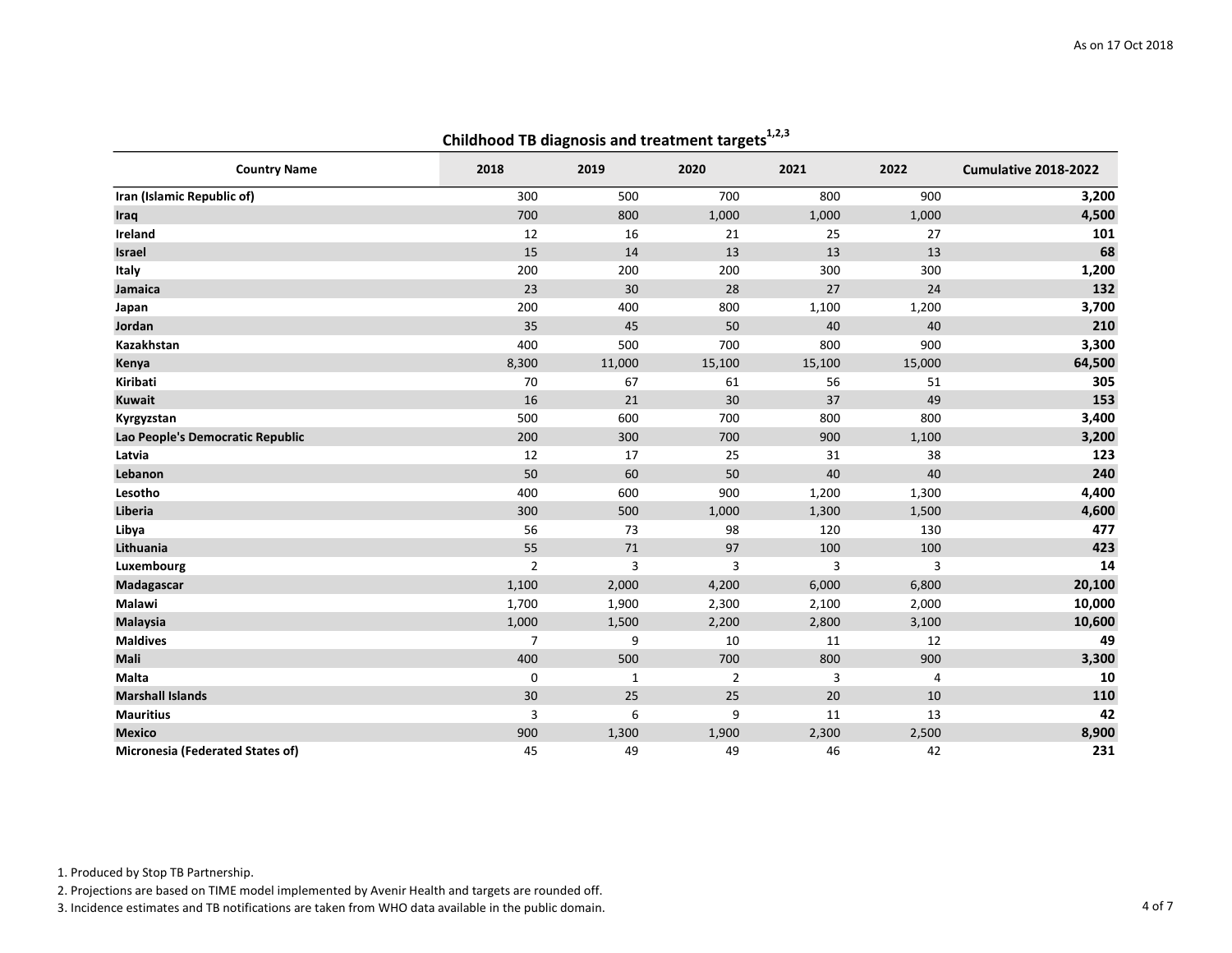| Crillanood TB diagnosis and treatment targets |                |                |                |                |                |                      |  |
|-----------------------------------------------|----------------|----------------|----------------|----------------|----------------|----------------------|--|
| <b>Country Name</b>                           | 2018           | 2019           | 2020           | 2021           | 2022           | Cumulative 2018-2022 |  |
| <b>Monaco</b>                                 | $\mathbf{0}$   | $\mathbf{0}$   | $\mathbf 0$    | $\mathbf{0}$   | $\mathbf 0$    | $\pmb{0}$            |  |
| Mongolia                                      | 500            | 500            | 600            | 600            | 600            | 2,800                |  |
| Montenegro                                    | $\mathbf{1}$   | $\overline{2}$ | 3              | $\overline{4}$ | 5              | 15                   |  |
| <b>Montserrat</b>                             | 0              | 0              | $\mathbf 0$    | 0              | 0              | $\mathbf 0$          |  |
| <b>Morocco</b>                                | 2,400          | 2,800          | 3,100          | 3,300          | 3,300          | 14,900               |  |
| Mozambique                                    | 12,300         | 14,400         | 19,200         | 21,000         | 19,900         | 86,800               |  |
| <b>Myanmar</b>                                | 29,000         | 31,000         | 35,400         | 34,300         | 32,000         | 161,700              |  |
| Namibia                                       | 900            | 1,100          | 1,200          | 1,300          | 1,300          | 5,800                |  |
| <b>Nepal</b>                                  | 1,900          | 2,300          | 3,000          | 3,400          | 3,500          | 14,100               |  |
| <b>Netherlands</b>                            | 39             | 46             | 54             | 60             | 63             | 262                  |  |
| <b>Netherlands Antilles</b>                   | $\mathbf 0$    | $\mathbf 0$    | $\pmb{0}$      | $\mathbf 0$    | $\mathbf 0$    | $\mathbf{0}$         |  |
| <b>New Caledonia</b>                          | $\mathbf{1}$   | $\overline{2}$ | 3              | 3              | 3              | 12                   |  |
| <b>New Zealand</b>                            | 9              | 14             | 21             | 26             | 30             | 100                  |  |
| <b>Niger</b>                                  | 500            | 700            | 1,100          | 1,400          | 1,500          | 5,200                |  |
| <b>Nigeria</b>                                | 8,500          | 13,600         | 27,400         | 33,900         | 34,600         | 118,000              |  |
| <b>Niue</b>                                   | 0              | 0              | 0              | 0              | 0              | 0                    |  |
| <b>Northern Mariana Islands</b>               | 3              | $\overline{4}$ | $\overline{4}$ | $\overline{4}$ | $\overline{4}$ | 19                   |  |
| Norway                                        | 19             | 17             | 17             | 16             | 15             | 84                   |  |
| Oman                                          | 9              | 12             | 16             | 19             | 20             | 76                   |  |
| Pakistan                                      | 48,600         | 57,100         | 60,200         | 56,500         | 52,700         | 275,100              |  |
| Palau                                         | $\mathbf{1}$   | $\mathbf{1}$   | $\overline{2}$ | $\mathbf{1}$   | $\mathbf 0$    | 5                    |  |
| Panama                                        | 100            | 200            | 200            | 200            | 200            | 900                  |  |
| Papua New Guinea                              | 1,200          | 1,800          | 2,400          | 2,800          | 3,100          | 11,300               |  |
| Paraguay                                      | 200            | 300            | 300            | 300            | 300            | 1,400                |  |
| Peru                                          | 1,800          | 2,400          | 3,100          | 3,500          | 3,800          | 14,600               |  |
| <b>Philippines</b>                            | 56,800         | 60,900         | 64,600         | 62,300         | 58,300         | 302,900              |  |
| Poland                                        | 100            | 200            | 300            | 400            | 400            | 1,400                |  |
| Portugal                                      | 54             | 72             | 98             | 100            | 100            | 424                  |  |
| <b>Puerto Rico</b>                            | $\overline{2}$ | 3              | 3              | $\overline{4}$ | $\overline{4}$ | 16                   |  |
| Qatar                                         | 10             | 15             | 35             | 55             | 60             | 175                  |  |
| <b>Republic of Korea</b>                      | 300            | 600            | 1,000          | 1,400          | 1,600          | 4,900                |  |

1. Produced by Stop TB Partnership.

2. Projections are based on TIME model implemented by Avenir Health and targets are rounded off.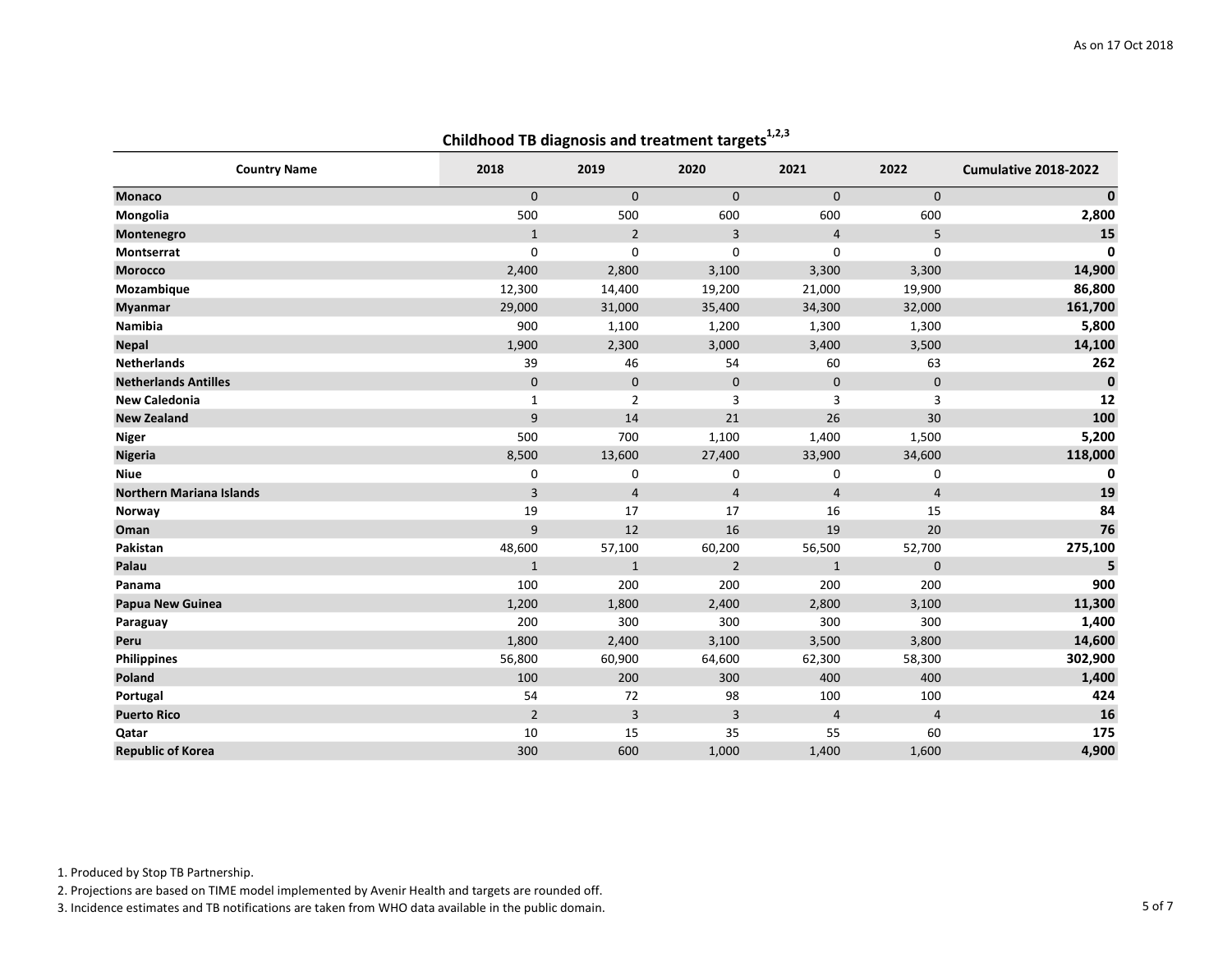| $\frac{1}{2}$                           |                |                |                |                |                |                      |  |
|-----------------------------------------|----------------|----------------|----------------|----------------|----------------|----------------------|--|
| <b>Country Name</b>                     | 2018           | 2019           | 2020           | 2021           | 2022           | Cumulative 2018-2022 |  |
| <b>Republic of Moldova</b>              | 100            | 200            | 200            | 300            | 300            | 1,100                |  |
| Romania                                 | 600            | 700            | 900            | 1,100          | 1,200          | 4,500                |  |
| <b>Russian Federation</b>               | 3,300          | 3,200          | 3,100          | 3,000          | 3,000          | 15,600               |  |
| Rwanda                                  | 400            | 500            | 600            | 700            | 700            | 2,900                |  |
| <b>Saint Kitts and Nevis</b>            | 0              | 0              | 0              | $\mathbf 0$    | 0              | 0                    |  |
| <b>Saint Lucia</b>                      | $\mathbf 0$    | $\mathbf{1}$   | $\mathbf{1}$   | $\overline{2}$ | $\overline{2}$ | 6                    |  |
| <b>Saint Vincent and the Grenadines</b> | 0              | 0              | 0              | 0              | 0              | $\mathbf 0$          |  |
| Samoa                                   | $\mathbf{0}$   | $\mathbf{1}$   | $\overline{2}$ | $\overline{4}$ | $\overline{4}$ | 11                   |  |
| <b>San Marino</b>                       | 0              | 0              | 0              | 0              | 0              | 0                    |  |
| <b>Sao Tome and Principe</b>            | 8              | 11             | 15             | 16             | 17             | 67                   |  |
| Saudi Arabia                            | 88             | 120            | 150            | 180            | 210            | 748                  |  |
| Senegal                                 | 700            | 1,000          | 1,500          | 1,700          | 1,900          | 6,800                |  |
| <b>Serbia</b>                           | 31             | 48             | 72             | 90             | 100            | 341                  |  |
| Serbia & Montenegro                     | $\mathbf{0}$   | $\mathbf 0$    | $\pmb{0}$      | $\mathbf 0$    | $\mathbf 0$    | $\pmb{0}$            |  |
| <b>Seychelles</b>                       | $\mathbf 1$    | $\overline{2}$ | $\overline{2}$ | 1              | 0              | 6                    |  |
| Sierra Leone                            | 2,300          | 2,500          | 2,800          | 2,800          | 2,600          | 13,000               |  |
| Singapore                               | 27             | 67             | 100            | 200            | 200            | 594                  |  |
| <b>Sint Maarten (Dutch part)</b>        | $\mathbf{1}$   | $\mathbf{1}$   | $\mathbf 0$    | $\mathbf{0}$   | $\mathbf 0$    | $\overline{2}$       |  |
| Slovakia                                | 45             | 41             | 37             | 34             | 31             | 188                  |  |
| Slovenia                                | $\overline{4}$ | 5              | 6              | $\overline{7}$ | 8              | 30                   |  |
| Solomon Islands                         | 83             | 92             | 89             | 83             | 76             | 423                  |  |
| Somalia                                 | 4,400          | 5,100          | 6,300          | 6,400          | 6,000          | 28,200               |  |
| <b>South Africa</b>                     | 15,900         | 18,300         | 20,700         | 21,100         | 21,100         | 97,100               |  |
| <b>South Sudan</b>                      | 1,800          | 2,100          | 2,400          | 2,300          | 2,200          | 10,800               |  |
| Spain                                   | 300            | 300            | 300            | 300            | 300            | 1,500                |  |
| Sri Lanka                               | 300            | 500            | 800            | 900            | 1,000          | 3,500                |  |
| Sudan                                   | 2,600          | 3,100          | 3,600          | 3,600          | 3,500          | 16,400               |  |
| <b>Suriname</b>                         | 18             | 20             | 19             | 18             | 17             | 92                   |  |
| Sweden                                  | 28             | 28             | 30             | 31             | 31             | 148                  |  |
| <b>Switzerland</b>                      | 28             | 33             | 41             | 45             | 48             | 195                  |  |
| <b>Syrian Arab Republic</b>             | 200            | 200            | 300            | 300            | 300            | 1,300                |  |

1. Produced by Stop TB Partnership.

2. Projections are based on TIME model implemented by Avenir Health and targets are rounded off.